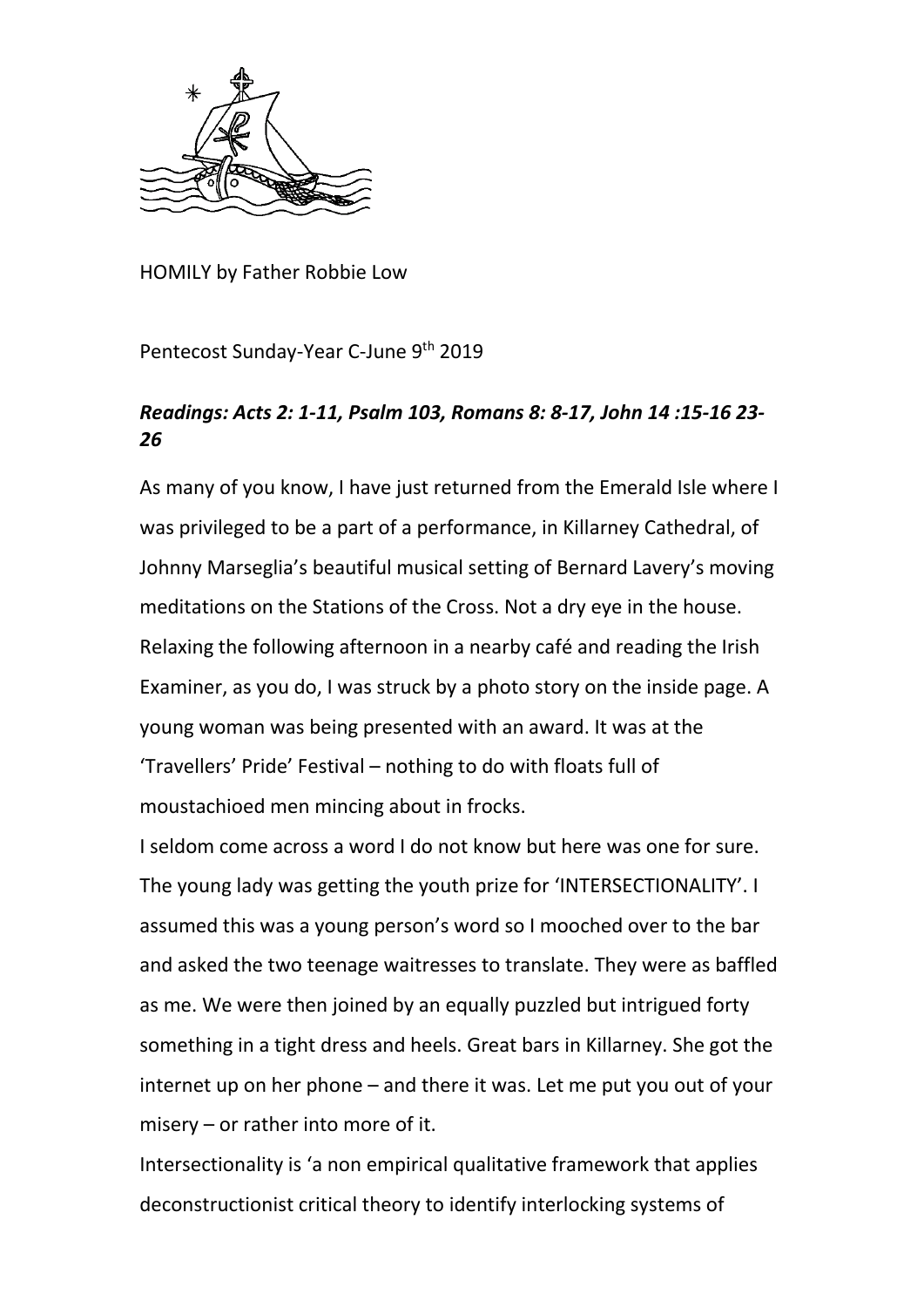power that impact the marginalised in e.g.gender, race, class, age, economic status, physical or mental ability etc. etc.'

Non empirical means simply the avoidance of factual proof. Deconstructionist theory is the philosophical process of taking your oven to pieces and wondering why you can't cook the Sunday lunch anymore. To nobody's very great surprise 'Intersectionality' turned out to be a 1989 invention of the Feminist movement and is now enjoying a belated reprise.

When I ran this past my historian academic son (who has connections in this world) he told me it was causing divisions on the Marxist left by potentially dividing the elements of the revolution and the usually middle class 'class warriors' who long for the return of Joseph Stalin. So it's not all bad.

What on earth is this massive detour about on the glorious birthday feast of the Universal Church of Jesus Christ, Lord and Saviour? Well it occurred to me, listening to all this tendentious and unhappy nonsense, that we had something to say in this matter. Let me say it for you.

Christianity is the original and genuine intersectionality.

If we are looking for a society where you are valued regardless of race, class, gender, origin, ethnicity, physical or mental ability, this, brothers and sister, is it. Everyone equally valued.

The gathering in the upper room contains all backgrounds from the working man to the scholar. It includes the womenfolk. The crowd to whom Peter preaches are from around the known world. Look at the map and see the geographical spread of these first hearers.

The first council of the Church, at Jerusalem, will decide definitively that there are to be no boundaries between the races, Gentile or Jew.